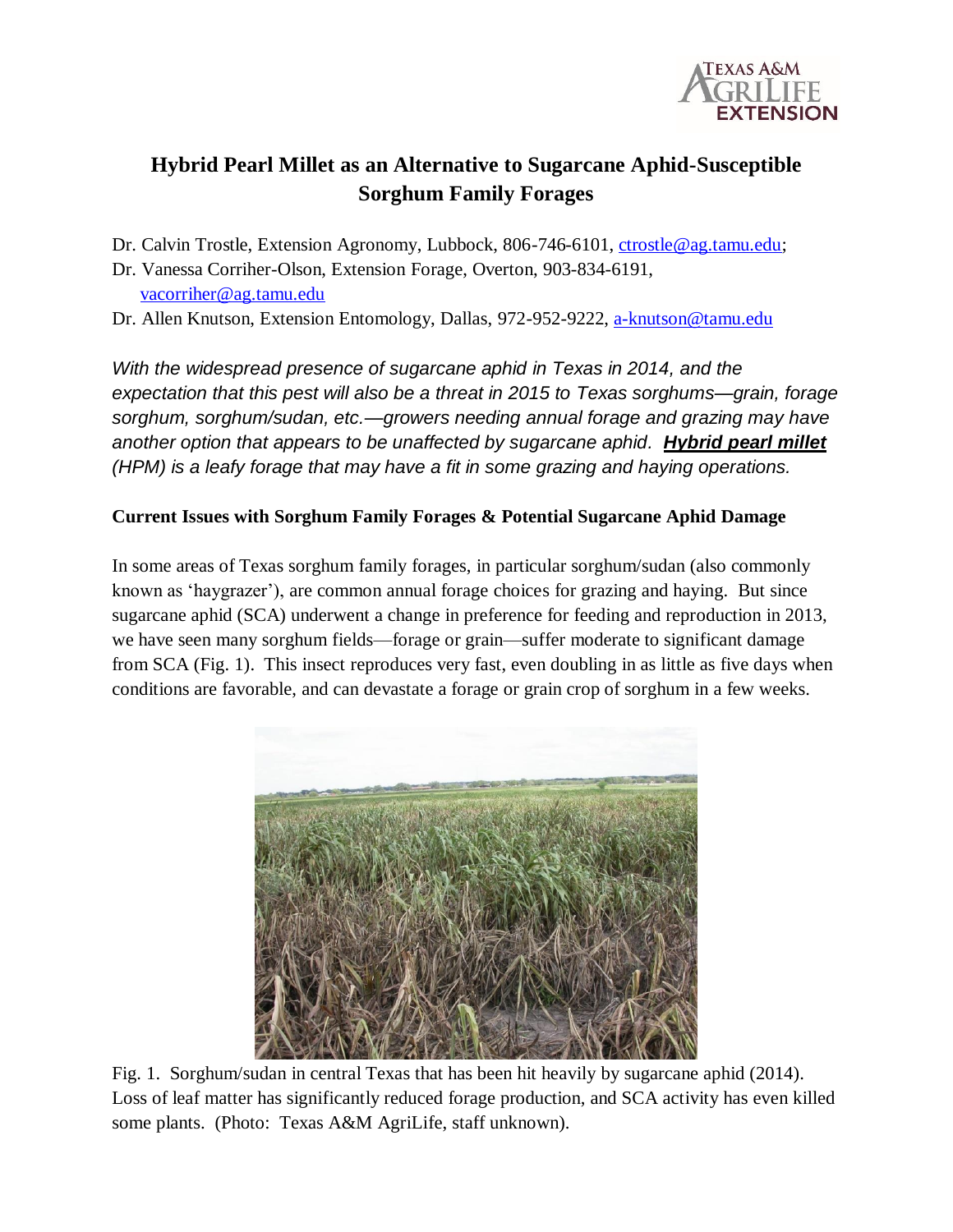There are two insecticides specifically labeled for sugarcane aphid control in sorghum family forages. These are 'Transform' (active ingredient *sulfoxaflor*, Dow AgroSciences) and 'Sivanto' (active ingredient *flupyradifuron*, Bayer CropScience)†. Treatment thresholds for labeled rates of either insecticide have been determined for grain sorghum in Texas, however, though both chemicals are labeled for use in sorghum family forages (with accompanying chemical application rates), treatment thresholds have not been determined for sorghum forages. Both Transform and Sivanto have a 7-day restriction on haying or grazing after application, meaning that grazing and mowing for hay are not allowed within seven days of application, and cattle must be removed from the field.

Forage growers may be reluctant to apply an insecticide for sugarcane aphid due to the cost of the application relative to crop value and may not be equipped to spray for SCA. Also, control of SCA with insecticides requires good coverage of the entire canopy, including lower leaves, which is difficult to achieve in forage sorghum due to the dense canopy and especially if the crop is tall. For these reasons, early harvest or flash (mob) grazing may be the best option if SCA numbers and leaf damage are increasing in forage sorghums. However, the SCA infestations will likely persist in the field following grazing or harvest and increase on young, tender forage regrowth. If a second cutting is desired, the field should again be scouted once a week to determine if the infestation threatens the crop.

Sorghum forages infested by SCA and the honeydew excreted by SCA are not harmful to livestock. However, a black sooty mold can grow on the honeydew deposits and as a result, leaves can appear black in fields heavily infested with SCA. This black mold may contribute to reduced palatability of the forage.

### **Hybrid Pearl Millet—A Poor Host of Sugarcane Aphid**

Field observations in several Texas areas in 2014 by producers, AgriLife extension agents, millet breeders, entomologists, did not find SCA in hybrid pearl millet (HPM). This does not mean that SCA can't be found in millets, but it appears that these aphids find HPM an unsatisfactory host, and they do not significantly increase their numbers while on HPM nor is damage expected.

Though further field observations are needed, testing of SCA preference on numerous forages other than sorghum—including hybrid pearl millet—has been conducted by Dr. Scott Armstrong, USDA-ARS entomologist, Stillwater, OK. In these tests ten sugarcane aphids are introduced to each seedling of different forages and the aphid numbers were recorded 25 days later. Greenhouse test results in April 2015 reveal that hybrid pearl millets experienced only minor damage if any. Ratings are conducted on a scale from  $1 =$  no damage to  $9 =$  dead plants; composite scores of 1 to 3 are considered 'Resistant,' 4 to 6 is 'Moderately Resistant,' and 7 to 9 is 'Susceptible.' Four of five HPMs were rated as Resistant (score of 1.0 to 2.8) and one HPM entry was rated as Moderately Resistant (score 3.5). {*Caution*: Resistance ratings do not mean immunity, a mistaken assumption that farmers and others may make.}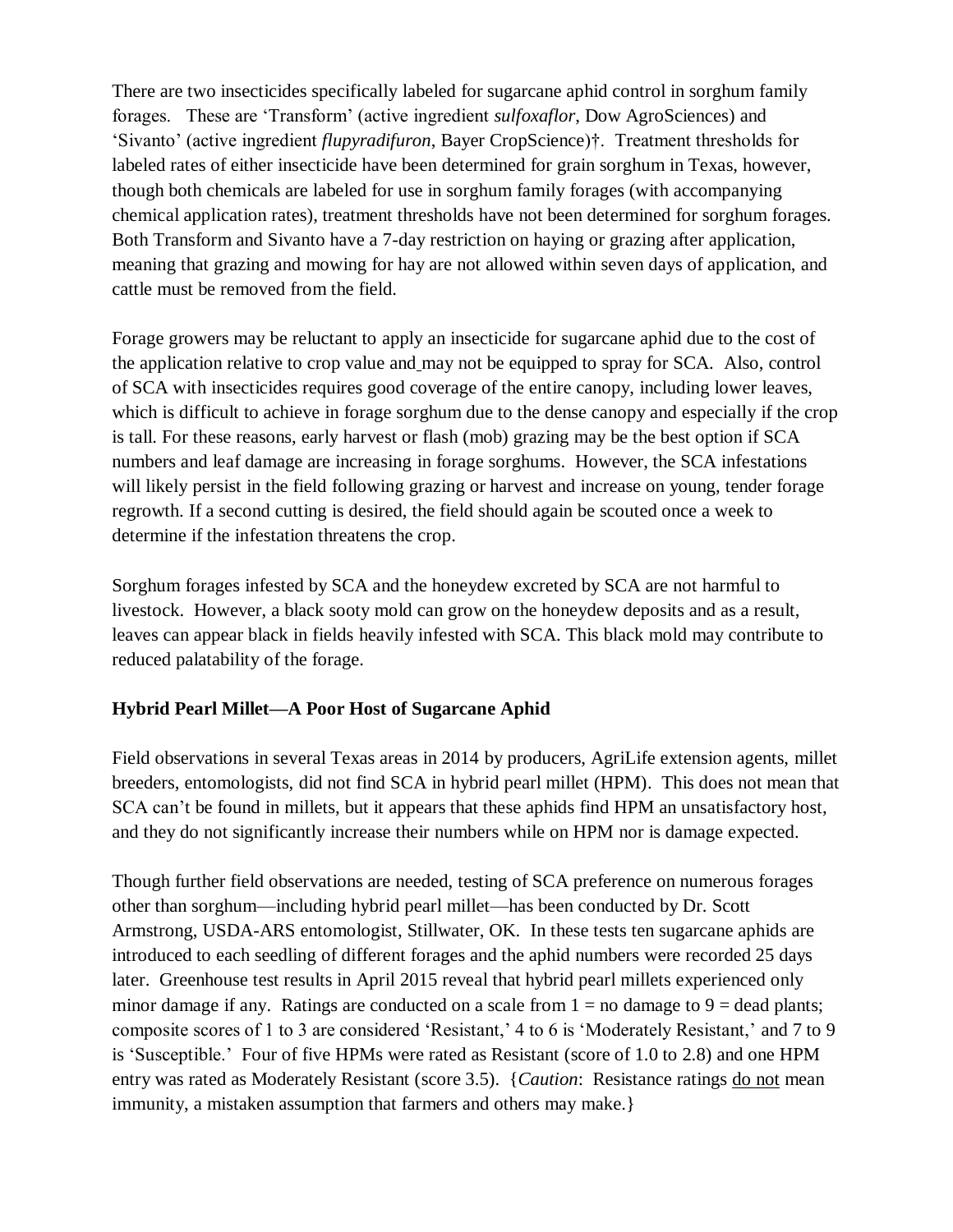Based on this data—as well 2014 field observations in Texas when SCA was common and even damaging in nearby sorghum family forages as well as Johnsongrass—Dr. Armstrong concludes that HPM is a **poor host** to SCA. Should SCA be present in HPM, Dr. Armstrong expects that populations would only increase slowly, allowing time for beneficial insects to also reduce SCA numbers. He does not anticipate that SCA would increase to damaging levels in HPM, but recommends that SCA densities be monitored weekly—just like sorghum family forages—in fields planted to HPM so management action can be taken should SCA damage increase.

### *Are there other millets suitable for forage production?*

Yes. Proso millet and foxtail (German) millet are also used for forage production, but their forage yield potential is much less than HPM. Proso millet is mostly used for grain whereas foxtail millet is a relatively short-season crop (as little as 60 days), and is not generally recommended for grazing. The same greenhouse studies by USDA-ARS noted above found that two proso millets had no SCA damage (score of 1.0) thus Dr. Armstrong concluded that proso millet is also a poor host for SCA, possibly even more so than HPM. Foxtail millet has not yet been tested by USDA. It has hairy characteristics on the leaf and lower stem similar to proso millet which may make SCA reproduction more difficult. Thus this millet species may not be expected to have significant SCA damage, but USDA testing and field results are needed to quantify SCA activity (or lack thereof) on this millet species.

### **Basic Suggestions for Hybrid Pearl Millet Production**

Hybrid pearl millet is a leafy forage with a leaf-stem ratio generally greater than 1:1 (whereas sorghum/sudan is normally less than 1:1) {Figures 2 & 3}. Growers in Central and South Texas where HPM has been rarely used may find in 2015 that planting a small portion of their acreage may be a possible approach as they explore this possible forage, at least until SCA-resistant sorghums are available. Whether you plant 5 acres of 500 acres, factors that may influence your consideration of HPM will include: 1) the agronomics of HPM (see below), 2) the potential adaptation to your farm, and 3) the risk that SCA may present to essential forage production from sorghums.

As noted earlier hay and forage growers, especially on smaller acreages of sorghum forages, may be less willing or less able to spray for sugarcane aphid if SCA damage appears. This could be particularly damaging to a forage crop as leaf area is lost thus making HPM more attractive for growers even if forage yield potential may be somewhat lower which is typically the case unless there are high soil pH conditions that limit iron nutrition of sorghums or drought conditions where HPM is even more drought tolerant than sorghum/sudan.

For a more comprehensive guide on millets including HPM and their production, consult the references for Marsalis et al., 2012, listed below, which discusses all millets for production in New Mexico and West Texas.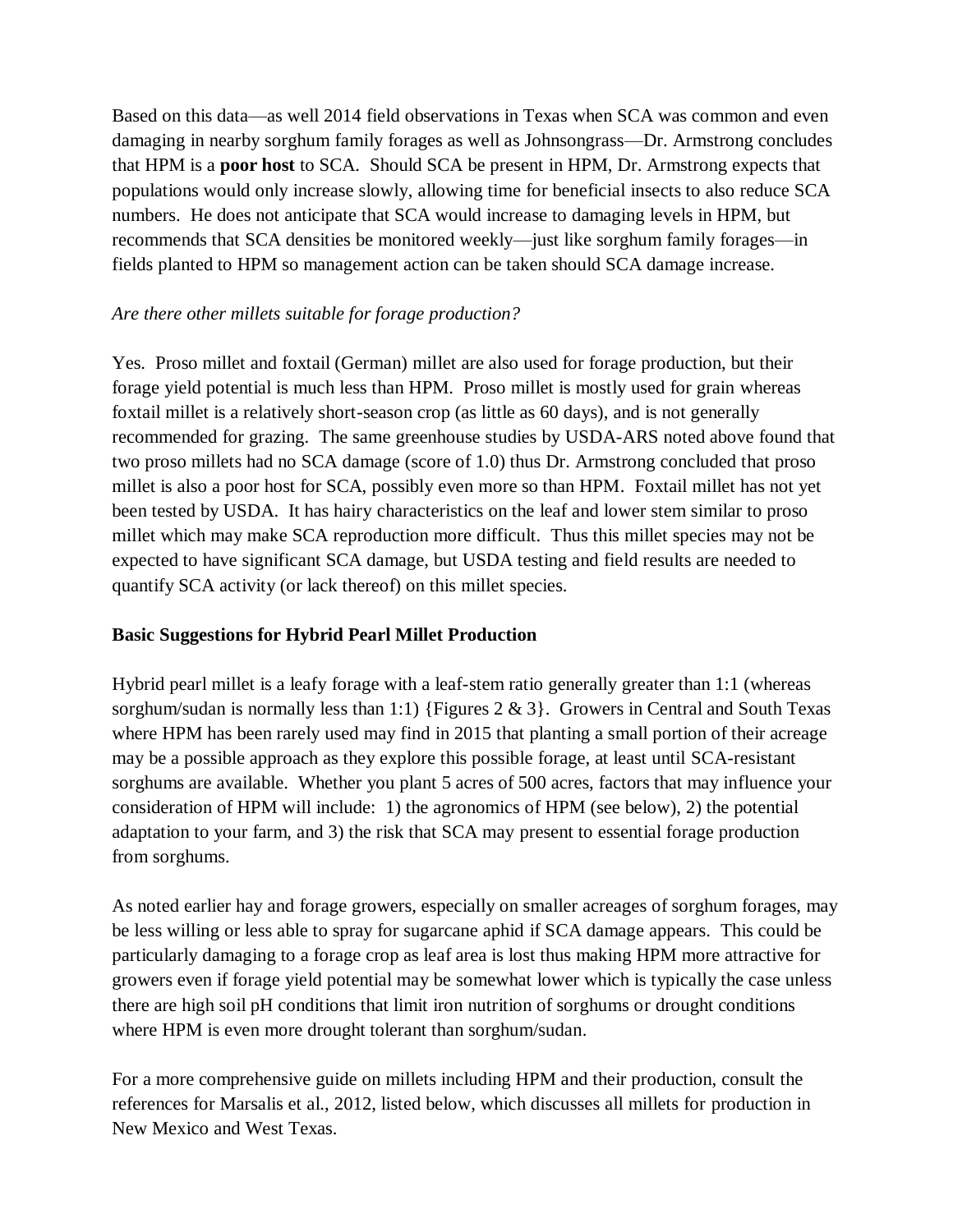

Figures 2 & 3. Hybrid pearl millet production at Tucumcari, NM, and Plainview, TX (right; this crop was planted on 40" rows). Note the characteristic leafiness of HPM on the right. Typical seed heads are emerging, but optimum forage quality with modest forage production should seek to graze and bale before head emergence. (Fig. 2, courtesy NMSU; Fig. 3, AgriLife Extension.)

*Recent AgriLife Observations for Hybrid Pearl Millet in Central Texas*

- Millet seems to perform better on sandier soils
- How millet may perform on Blackland soils is unknown
- Millet tends to have less forage production potential than the sorghums
- Observations of how millet performs in high pH soils were absent, specifically we have no direct reports of millet and presence of iron deficiency on these soils, which is a common problems for sorghums.

## *Characteristics of Hybrid Pearl Millet as an Annual Forage*

- Hybrid pearl millet is a very leafy forage, more so than sorghums.
- Early planting of millet into cool soils is not advised as soil temperatures need to be near 70°F for good establishment (this is 5 to 10° warmer than that for sorghums).
- Millets may not persist as long into the fall and cool conditions as sorghums.
- Millets are best adapted to sandier soils, but may perform well on medium-textured soils as well.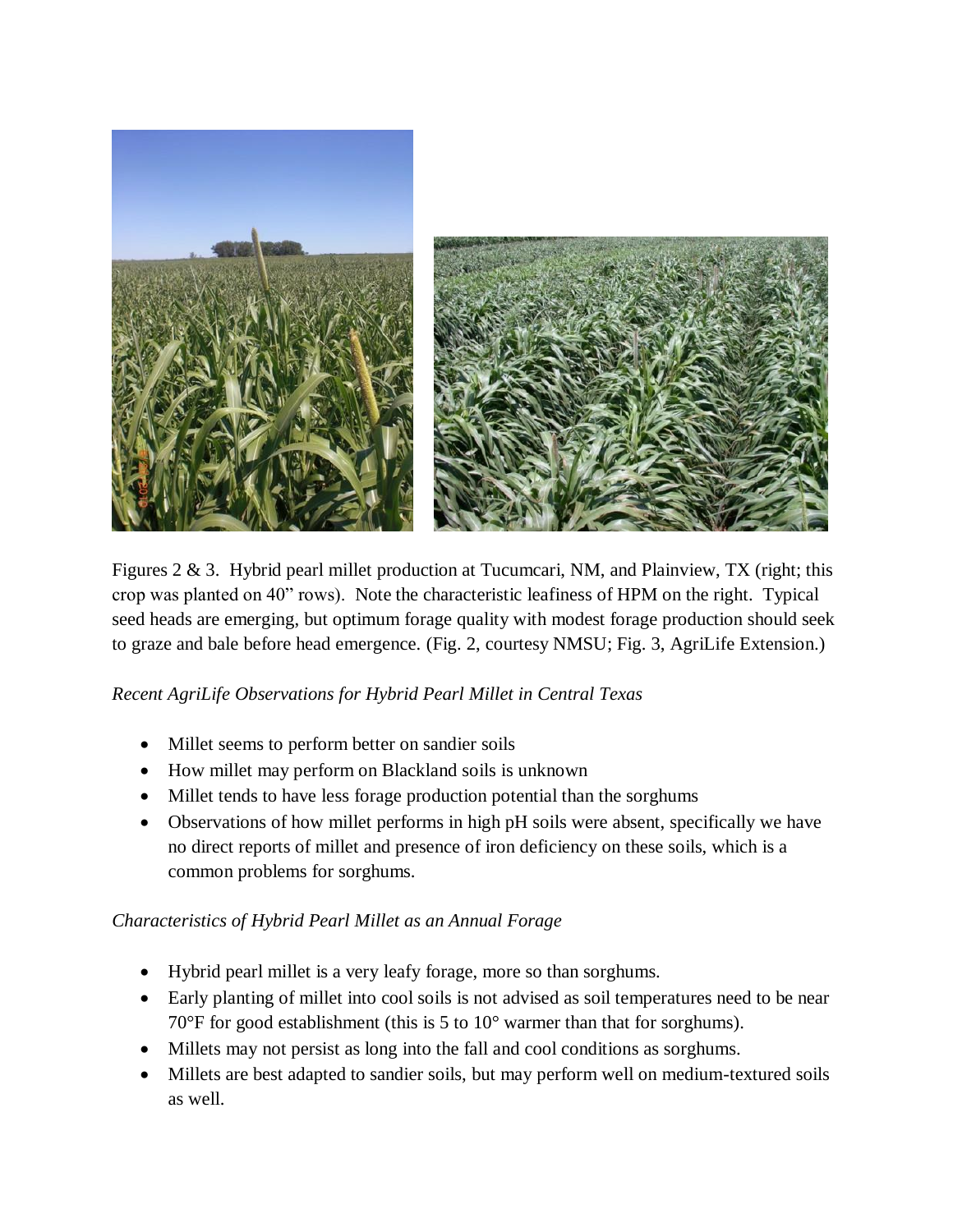- Though HPM grows best at soil pH of 6 to 7, this millet can perform well at higher soil pH and certainly tolerates high pH soils better than sorghum family forages due to a different iron uptake mechanism. Though conditions associated with alkali or heavy caliche will restrict HPM growth the nemesis of much sorghum production in high pH soil, interveinal iron chlorosis, is significantly reduced and often a non-issue with HPM. As these soil conditions worsen, HPM will gradually outperform sorghums.
- Millets are safely fed to horses, unlike sorghum family forages.
- Millet is not susceptible to prussic acid development—it is not a member of the sorghum family—in summer drought/regrowth and fall frost situations.
- All millets may accumulate nitrates like the sorghums.
- Millet is small seeded (70,000 to 90,000 seeds per lb.), one-fourth to one-fifth that of most sorghums thus it can't be planted as deep.
- Grazing of HPM is less common due to greater sensitivity of the forage to heavy hoof traffic. It should not be grazed down as hard as sorghum/sudan can be.
- When mowing or swathing HPM for hay, leave about 2" more stubble height (total  $\sim 6$ ") than you would for sorghums in order to better drive regrowth.
- A few brown mid-rib (BMR) hybrid pearl millets are on the market, and these hybrids are generally lower in lignin thus potentially have higher feed value.
- Foxtail (German) millet and proso millet are not likely replacements for some sorghum forage acres. The former is a short maturity, lower yielding forage, and proso is best suited for contract grain production.

## *Agronomic Considerations for Hybrid Pearl Millet Production*

Below we note several key considerations for potential HPM production, particularly in Central, East, and South Texas where millet production has been rare. Since millet production knowledge is limited in Texas other than the High Plains there is some unfamiliarity with the crop and how it may perform in other areas of the state.

- As noted above HPM can't be planted as early due to low germination in cool conditions, but as of mid-May 2015 temperatures are warm enough to seed HPM anywhere in Texas.
- What about weed control? Millet has few labeled herbicides. The primary label for preplant broadleaf control is mesotrione (Callisto); main crop rotation limitations for this herbicide are four months for small grains and ten months for cotton. Unlike sorghums, atrazine is not labeled pre-emerge or post-emerged for millet. A few options for postmerge broadleaf weed control are available (see Marsalis et al., 2012), but like the sorghums there are no options for POST grass control in millets. A particular note with regards to 2,4-D: though labeled for HPM, do not spray in early growth stages (up to a month?) and use low rates. (Some industry staff do not recommend 2,4-D at all, but Banvel will work well in lieu of 2,4-D.)
- With small seed size, HPM should not be planted as deep as sorghums, which can be a limitation if soils are dry.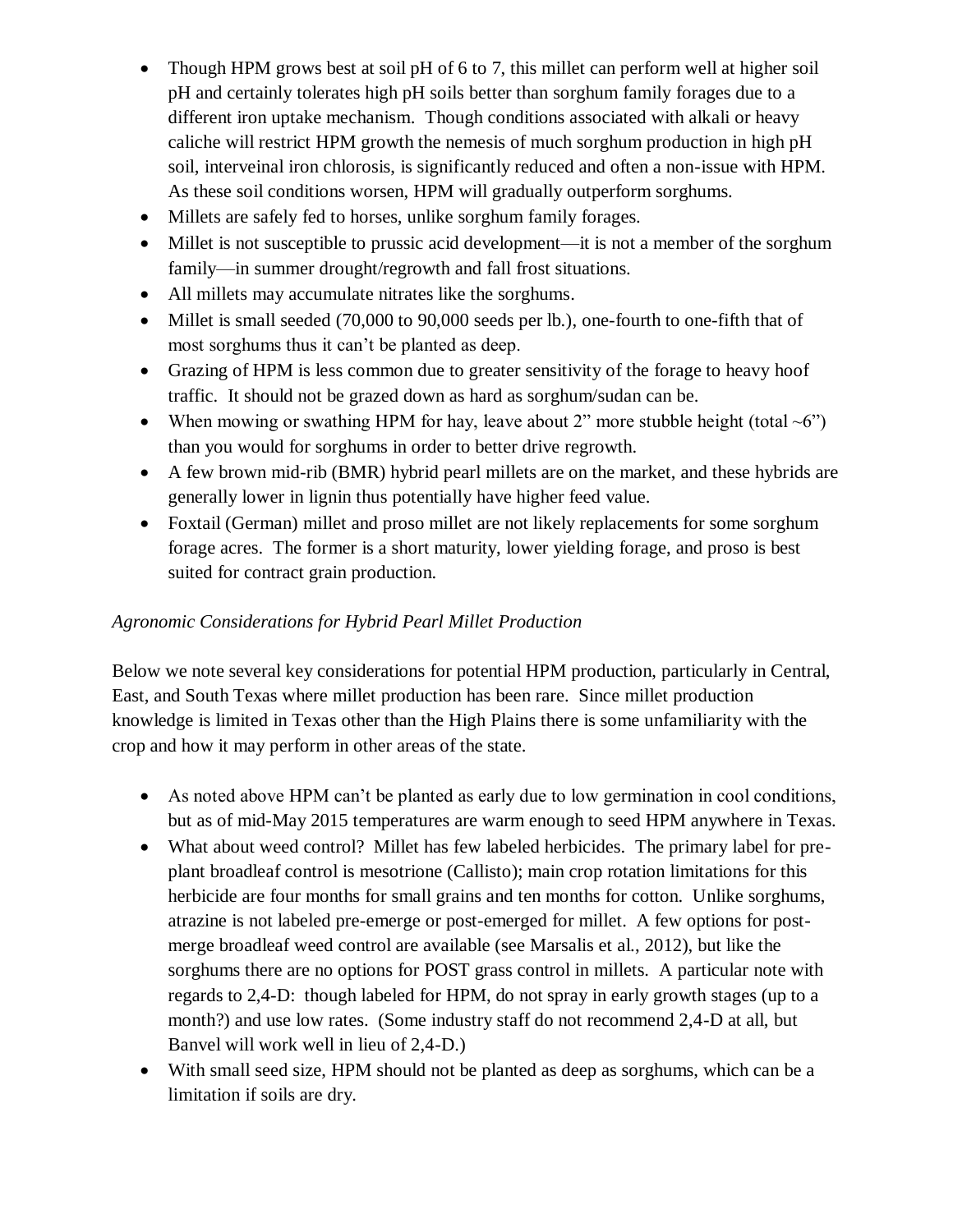- Seeding rates for HPM should be reduced from what you would normally use for sorghum/sudans. In central, east, and south Texas consider 10-15 lbs./A (Corriher, 2012), and similar rates for irrigated HPM in the High Plains (but about half the rate for dryland in West Texas). Higher seeding rates are generally preferred for hay production in contrast to grazing.
- Millet is typically drilled just like sorghums. In low rainfall areas of Texas HPM may be planted (Fig. 3) with good results if using a planter may better enable establishment by reaching adequate moisture. Older drills that are worn out might have trouble seeding lower rates of 10 lbs. or lower per acre.
- Fertility needs for millet will be similar to sorghum forages (see Marsalis et al., 2012).
- Forage quality—whether in grazing or in baling—follows similar trends found in sorghums. For optimum haying consider boot stage as a good balance between tonnage and feed value.
- If you plant HPM millet for the first time, walk your field(s). Become familiar with the plant. Cut the stems to find the growing point, dig up plants at different stages and look at the roots, watch how millet tillers during regular production as well as the regrowth after cutting or grazing.

# **Bottom Line—Hybrid Pearl Millet as an Option against Sugarcane Aphid**

There are several questions about HPM and how it may perform further east and south in Texas, but it does present an annual forage option for hay and grazing to Texas producers. If you are concerned about SCA in sorghum family forages, you may consider planting a bag of different HPM hybrids (e.g., most HPMs in Texas are shorter in growth habit, which is common of the 'Tifleaf' hybrids but a few non-Tifleaf hybrids are taller in growth though not necessarily higher in forage production) and try them on your farm. At a minimum if SCA becomes prevalent and widely damaging you will have some forage that should be safe from the level of damage seen in sorghums.

If you lose some sorghum forage earlier in the season, you might consider replanting some HPM millet later in the season perhaps even into July.

# **Will sugarcane aphid tolerant/resistant sorghum family forages be available in the near future?**

As of early 2015 there are no commercial forages like sorghum/sudan, sudangrass, sorgo/sudan, or haygrazer that have been publicly identified as tolerant to sugarcane aphid. This might change soon if commercial companies have forage lines that are found to produce well in the presence of sugarcane aphid—any such sorghum forage would need independent confirmation. There are parent lines in the sorghum family (e.g., Tx2783, etc.) that are available to commercial companies that may confer resistance through a breeding program, much like has occurred with a few tolerant grain sorghum hybrids. When might this occur? That is difficult to say but Texas A&M AgriLife sorghum breeders have indicated that SCA-resistant germplasm is dominant when crossed with non-resistant sorghum lines. Once initial crosses are made it could take a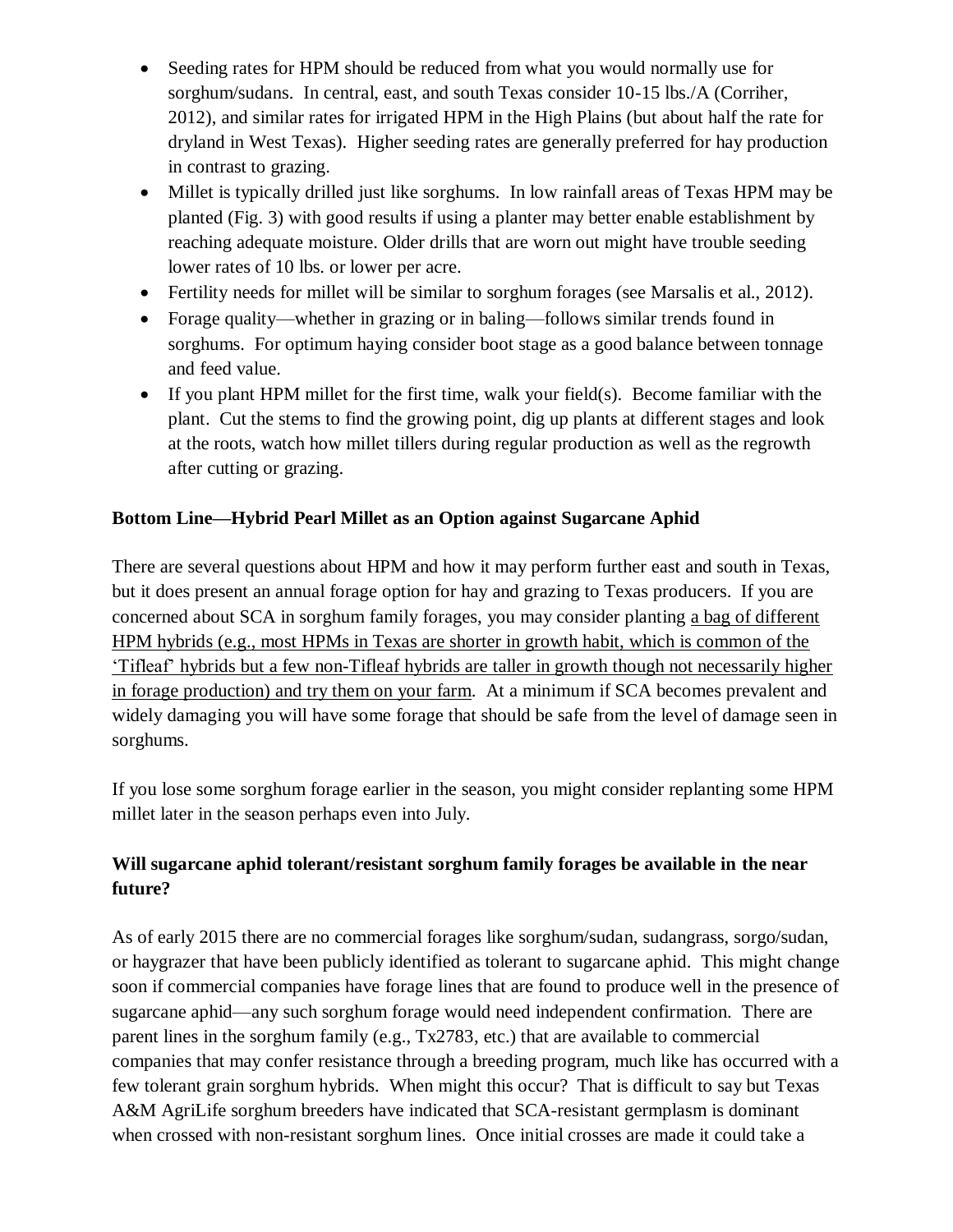couple of years to produce and test a commercially viable sorghum for forage use that is resistant to SCA.

## **For additional information about hybrid pearl millet management consult:**

- Central, East, and South Texas: "Warm-season annual forage grasses for Texas" (2012), E-630, Texas A&M AgriLife Extension Service (V.A. **Corriher**), <http://foragefax.tamu.edu/files/2013/05/WSAForagesforTexas.pdf>
- West Texas: "Millets for Forage and Grain in New Mexico and West Texas" (2012), A-417, New Mexico Cooperative Extension Service (M.A. **Marsalis**, L.M. Lauriault, C. Trostle), <http://lubbock.tamu.edu/files/2012/07/Millets-for-NM-West-TX-2012-A-417.pdf>

### **To track current Texas information on sugarcane aphid activity:**

<http://txscan.blogspot.com/>This link also includes current-year SCA distribution maps as well as sugarcane aphid resources including control measures. For forage growers using sorghum family forages consult SCA management and control strategies listed in "The sugarcane aphid: A new pest of grain and forage sorghum," <http://lubbock.tamu.edu/files/2015/05/SCA-Management-Guide.pdf>

*†Mention of any particular product name is not an endorsement by Texas A&M AgriLife Extension Service.*

May 2015